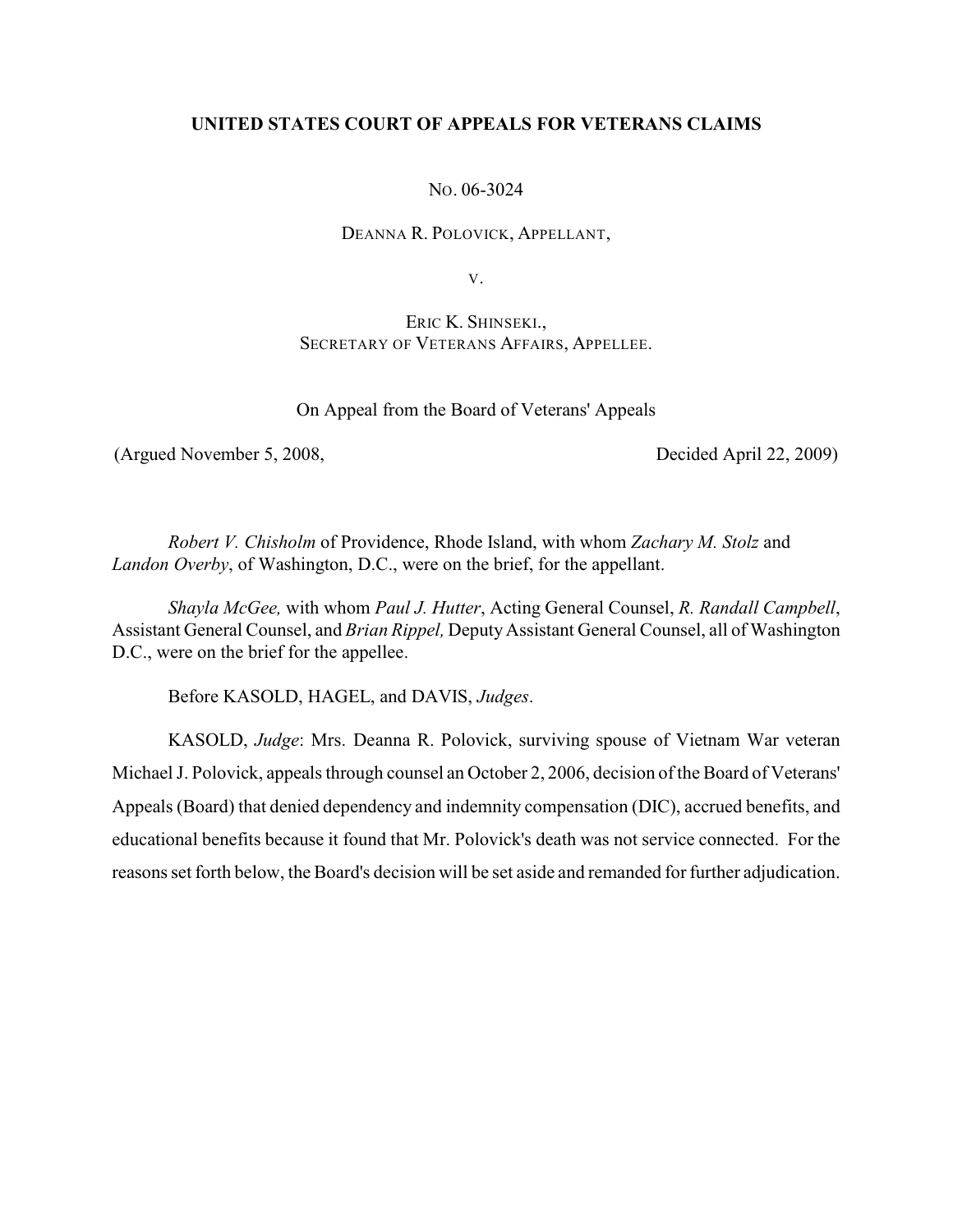# **I. BACKGROUND**

#### A. Medical Opinions

Mr. Polovick served in the U.S. Air Force from July 1966 until April 1970, including service in Vietnam. Record  $(R)$  at 21. In October 1993, he was diagnosed with malignant glioma<sup>1</sup> (a brain tumor) on the right side of his brain. R. at 66. In March 1994, he filed a claim for disability compensation for an "Agent Orange related brain tumor." R. at 53. In May 1994, the brain tumor caused Mr. Polovick's death. R. at 118.

In June 1994, Mrs. Polovick filed a claim for DIC, accrued benefits, and educational benefits, contending that Mr. Polovick's brain tumor resulted from exposure to Agent Orange. R. at 123-29. In support of her claim, Mrs. Polovick submitted the medical opinions of Dr. Alan Dixon, Dr. Craig Bash, and Dr. Huda Montemarano. Dr. Dixon, Mr. Polovick's treating physician, stated in an August 1994 opinion that Mr. Polovick's brain tumor "may well be" connected to his exposure to Agent Orange but added that he was not an expert in causation. R. at 463.

Dr. Bash provided an expert opinion for Mrs. Polovick regarding the cause of her husband's death. Dr. Bash is a board certified radiologist with additional certifications in neuroradiology. He stated that he had performed or interpreted "thousands of CT, MRI scans, PET scans and angiograms, on patients with brain tumors" correlating his findings with clinical records (R. 607, 610-17) and that it was "more likely than not" that Mr. Polovick's brain tumor was related to his exposure to Agent Orange (R. at 607). His conclusion was based on the results of what he described as a meta-analysis, or statistical synthesizing, of the studies relied on by the Institute of Medicine of the National Academies (IOM) in their *2002 Veterans and Agent Orange: Update* (2002 Agent Orange Update). R. at 608. Although the IOM concluded that the available evidence only supported placing brain tumors in the category of "Limited/Suggestive Evidence of No Association," Dr. Bash noted that this conclusion was based on a required minimum 95 percent confidence level for placing a disease in any particular category of association. Based on his own statistical analysis of the available evidence, including the IOM studies, Dr. Bash opined that it was "more likely than not" that there was an association between Mr. Polovick's brain tumor and Agent Orange exposure,

<sup>&</sup>quot;Glioma" is defined as "a tumor composed of tissue representing neuroglia in any of its stages of development." <sup>1</sup> DORLAND'S ILLUSTRATED MEDICAL DICTIONARY 795 (31st ed. 2007).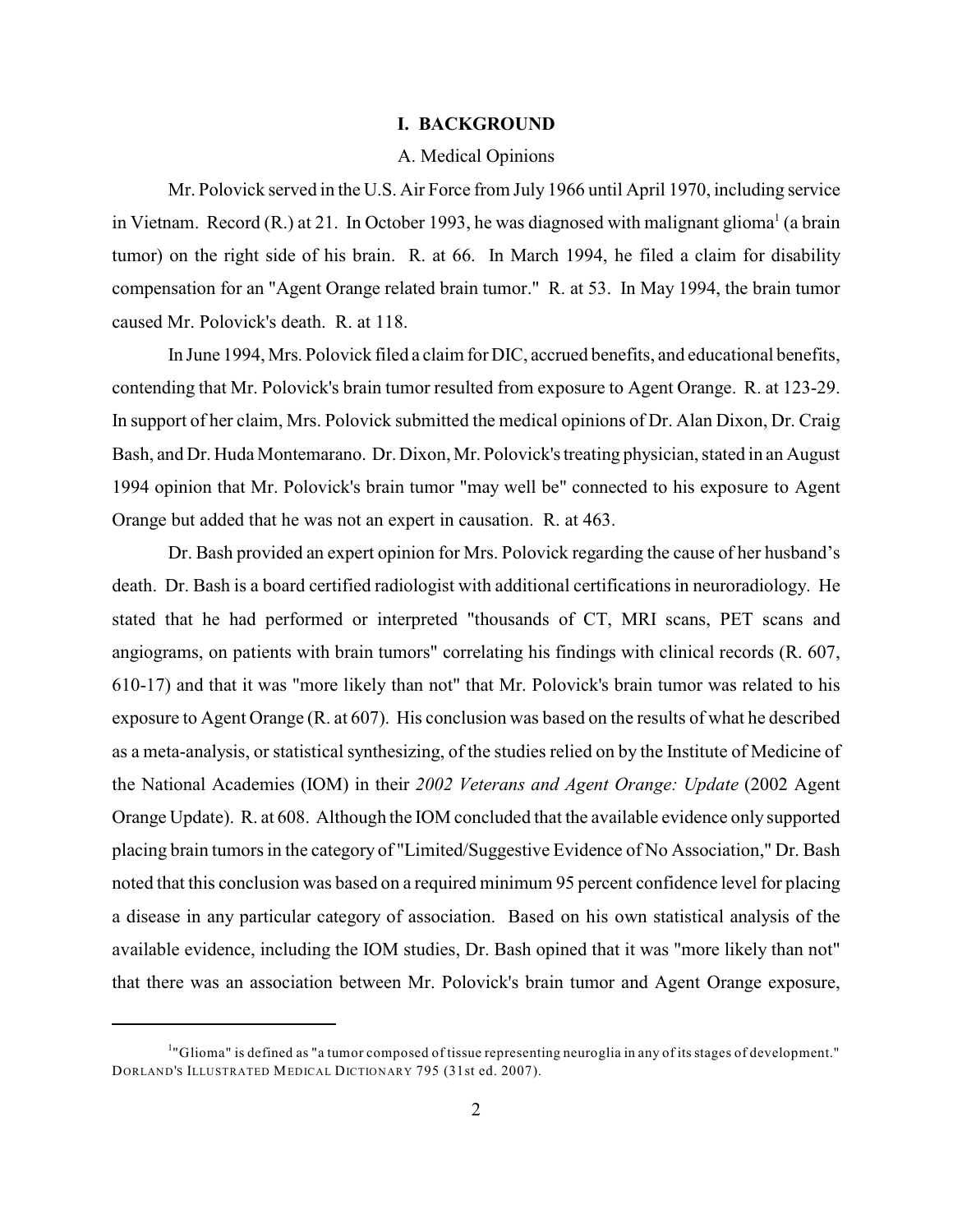particularly because the period of time between Mr. Polovick's presumed exposure to Agent Orange and the onset of his brain tumor was "not inconsistent with the magnitude of time lags associated with an evolution of [this type] of tumor." *Id*.

Like Dr. Bash, Dr. Montemarano also provided an expert opinion for Mrs. Polovick in support of her claim. Dr. Montemarano, whose qualifications include a board certification in radiology and service as a section chief at Walter Reed Army Medical Center and as a clinical instructor at the Armed Forces Institute of Pathology, stated that she has been the primary care provider for hundreds of patients and has performed or interpreted various imaging studies on thousands of patients on media "includ[ing] film, CT and MRI." R. 713-17. Dr. Montemarano opined that it was "likely" that the etiology of Mr. Polovick's brain tumor was his exposure to toxins, specifically Agent Orange. R. at 713-14. Dr. Montemarano agreed with Dr. Bash's statistical analysis of the studies relied on by the IOM in the 2002 Agent Orange Update and, based on the same reasoning, stated that more recent medical literature, including the IOM's *2004 Veterans and Agent Orange: Update* (2004 Agent Orange Update), also showed a positive association between exposure to Agent Orange and the development of brain tumors. In further support for her conclusion, she noted that the interval of time between Mr. Polovick's exposure to Agent Orange and the onset of his tumor was consistent with the period of time expected for brain tumor induction and growth, that toxins such as Agent Orange cause the genetic transformations that lead to tumors, and that Agent Orange was the only risk factor for brain tumor development to which Mr. Polovick had been exposed. *Id*.

In April 2005, the Secretary sought a medical opinion from the Armed Forces Institute of Pathology (AFIP). In contrast to the above opinions, the AFIP's Dr. Florabel G. Mullick and Dr. Linda A. Murakata opined that it was "unlikely" that Mr. Polovick's brain tumor was caused by his exposure to herbicides in Vietnam. The AFIP doctors based their conclusion on the fact that the IOM's 2002 Agent Orange Update placed brain tumors in the category of "Limited/Suggestive Evidence of No Association." The AFIP report further noted that a search for more recent published studies on the relationship between herbicides and brain cancer "fails to disclose data different than that published by the [2002 Agent Orange Update]." R. at 603-04. The AFIP report did not comment on the confidence levels used by the IOM in reaching its conclusion. *Id*.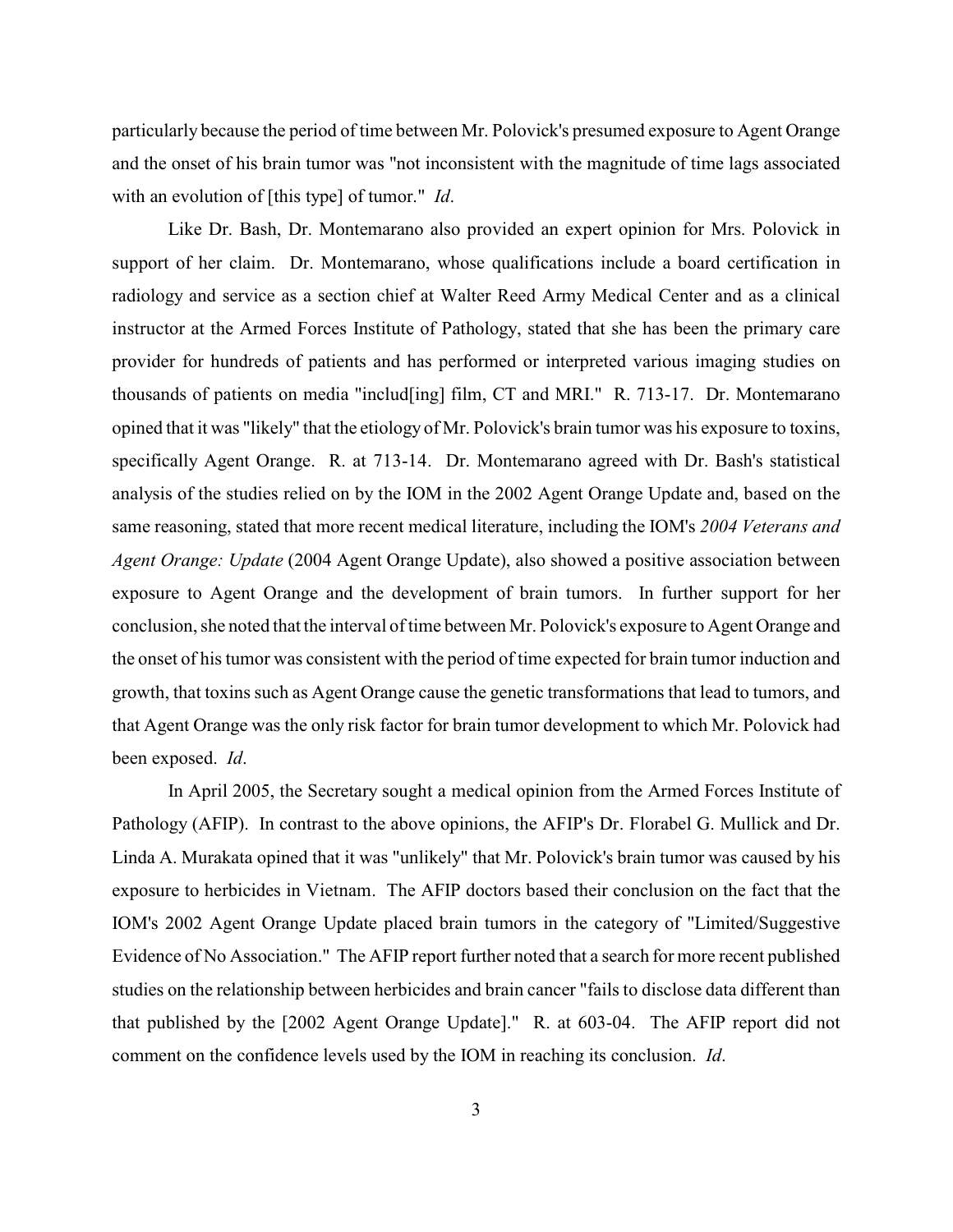### B. October 2006 Board Decision

The Board denied Mrs. Polovick's claim because it found that a preponderance of the evidence weighed against a finding that Mr. Polovick's brain tumor was service connected. The Board determined that presumptive service connection for the cause of Mr. Polovick's death was not warranted because glioma is not one of the diseases listed under 38 C.F.R. § 3.309 ("Diseases subject to presumptive service connection"). R. at 13. The Board further determined that service connection was not warranted on a direct basis.

In reaching the latter conclusion, the Board found the AFIP opinion more persuasive than the opinions of Dr. Dixon, Dr. Bash, and Dr. Montemarano. R. at 14. Without explanation, the Board concluded that it found Dr. Dixon's opinion to be less persuasive than the AFIP opinion. R. at 14, 15. With respect to Dr. Montemareno's opinion, the Board found that it was entitled to less weight than the AFIP report because it conflicted with the findings published in the 2004 Agent Orange Update.

With regard to Dr. Bash, the Board stated that it gave less weight to his opinion because

[h]e did not provide copies of the work product used in arriving at his conclusions. Ill conducted meta-analyses may be biased owing to exclusion of relevant studies or inclusion of inadequate studies. The Board has no information on how his analysis was performed, or to the extent in which he included or excluded data.

R. 14. The Board concluded that in formulating his opinion Dr. Bash resorted to speculation and further concluded that the opinion did not demonstrate the direct and immediate causal relationship between herbicide exposure and the development of Mr. Polovick's brain tumor. R. at 14. The Board also dismissed Dr. Bash's theory that the 95% confidence level that Dr. Bash claims is used by the IOM to include a disease in a particular category in the 2002 Agent Orange Update was impermissibly higher than the "more likely than not" standard the Secretary employs in determining whether the facts of a case support a finding of service connection. The Board reasoned: "VA law does not require that scientific data be evaluated under VA legal standards, rather it evaluates all the data, to include the scientific and medical findings, and applies the legal standard and probative value of each item of evidence in determining [whether] a specific benefit is warranted." *Id*.

Because the AFIP opinion comported with the findings of the IOM, including those published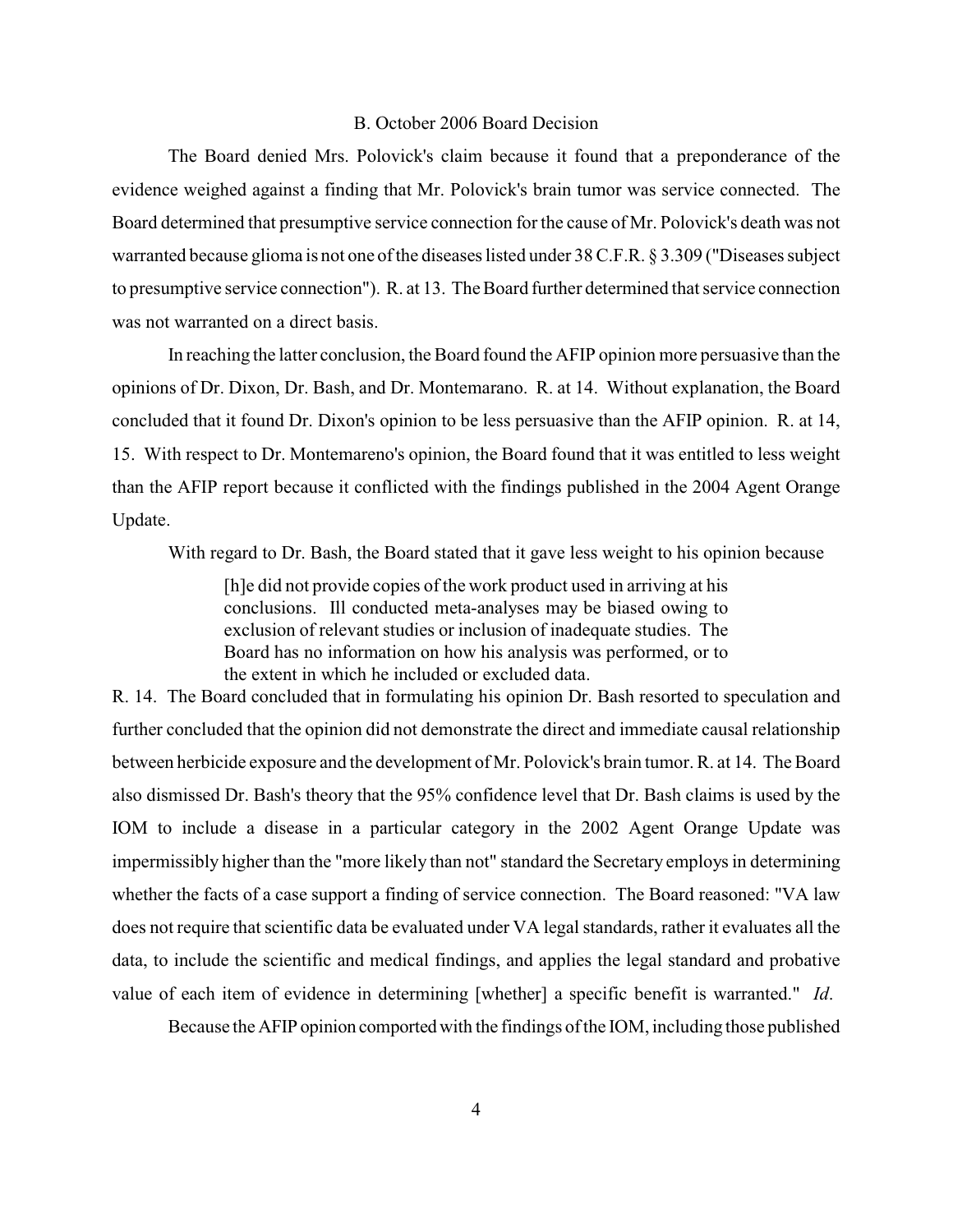in the Agent Orange Updates, the Board found that the AFIP opinion was more persuasive than Dr. Montemareno's or Dr. Bash's. *Id*.

## C. Appellant's Arguments on Appeal

Mrs. Polovick argues on appeal that the Board (1) provided an inadequate statement of reasons or bases for its determination that the opinions of Dr. Dixon, Dr. Bash, and Dr. Montemareno were less persuasive than the AFIP opinion, and (2) misinterpreted and misapplied 38 U.S.C. 5107(b).<sup>2</sup>

### **II. LAW**

Title 38, section 1116(b)(1) of the U.S. Code directs the Secretary to "prescribe regulations providing that a presumption of service connection is warranted for [a] disease" when a positive statistical association exists between Agent Orange exposure and the occurrence of that disease in humans. The statute further provides that a positive association exists when "the credible evidence for the association is equal to or outweighs the credible evidence against the association." In making this determination the Secretary is to take into account reports from the National Academy of Sciences under section 3 of the Agent Orange Act of 1991 as well as all other available sound medical and scientific information. 38 U.S.C. § 1116(b)(3).

To carry out this directive, the National Academy of Sciences convened an IOM committee to answer, inter alia, "whether a statistical association with herbicide exposure exists." Agent Orange Act of 1991, Pub. L. No. 102-4, 105 Stat. 11 § 3(d)(1)(A) (codified as amended at 38 U.S.C. § 1116) . The IOM provides an answer to this question in its biannual "Agent Orange Updates." The Agent Orange Updates recommend that section 1116(a) include a disease on its list of diseases to which the presumption applies when that disease is placed in the "Sufficient Evidence of an Association" category, but recommend against inclusion if the disease is placed in any of the Updates' remaining three categories. *See* COMM. TO REVIEW THE HEALTH EFFECTS IN VIETNAM VETERANS OF EXPOSURE TO HERBICIDES, INST. OF MEDICINE OF THE NAT'L ACADEMIES, VETERANS

 $<sup>2</sup>$  Initially, Mrs. Polovick also argued that the Board member rendering the Board decision in this case provided</sup> an inadequate statement of reasons or bases for explaining why she did not recuse herself from the proceedings. However, Mrs. Polovick withdrew that argument prior to oral argument.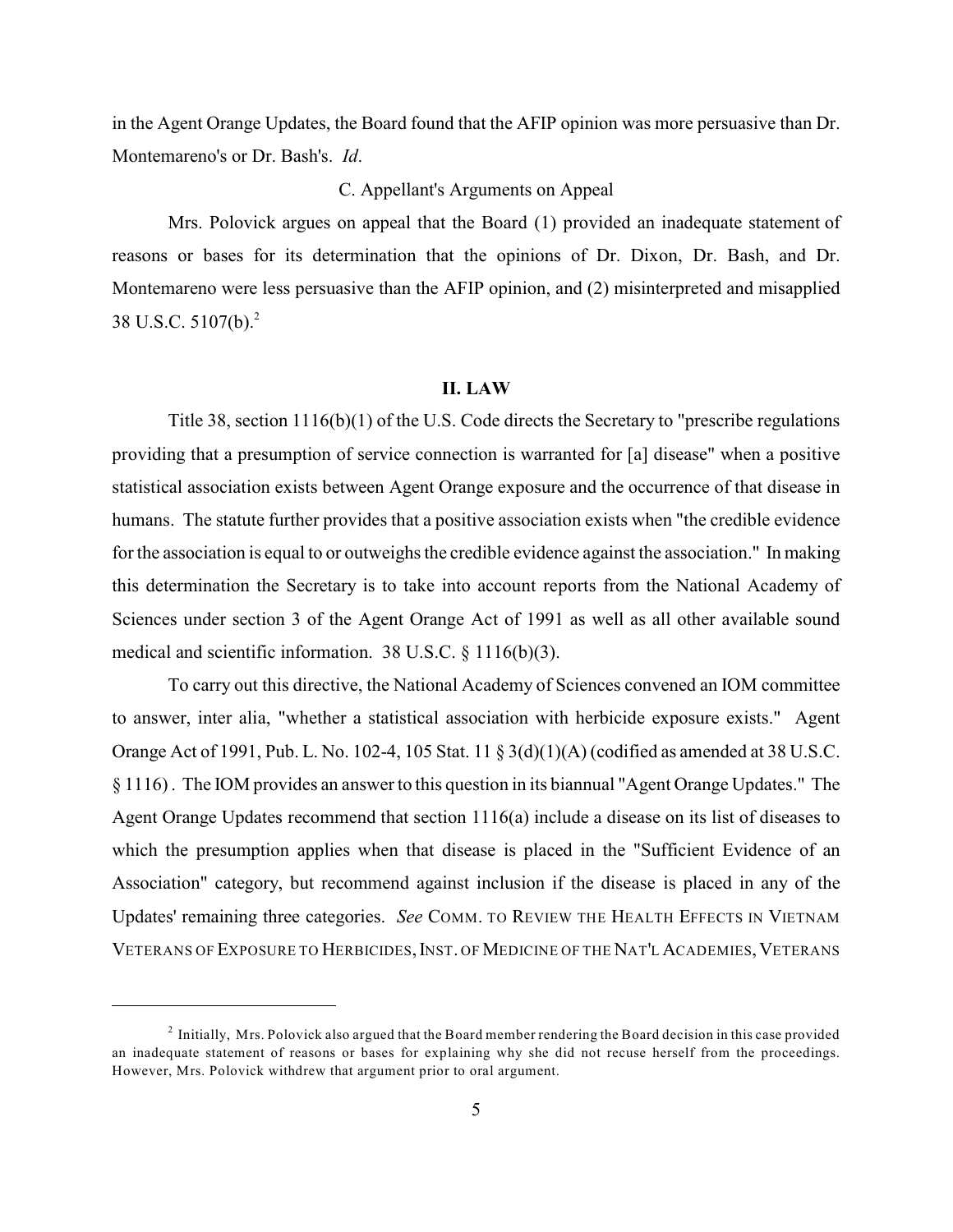AND AGENT ORANGE:UPDATE 2002 (Fourth Biennial Update 2003) (noting that the remaining three categories are "Limited or Suggestive Evidence of an Association," "Inadequate or Insufficient Evidence to Determine Whether an Association Exists," and "Limited or Suggestive Evidence of No Association").

Even though a disease is not included on the list of presumptive diseases, a nexus between the disease and service may nevertheless be established on the basis of direct service connection. *See Stefl v. Nicholson*, 21 Vet.App. 120, 123 (2007) ("The existence of presumptive service connection for a condition based on exposure to Agent Orange presupposes that it is possible for medical evidence to prove such a link before the National Academy of Sciences recognizes a positive association."). Of particular relevance to an analysis of medical evidence supporting such a nexus are factors such as whether a medical professional finds studies persuasive, whether there are other risk factors that might be the cause of the condition for which benefits are sought, and whether the condition has manifested itself in an unusual manner. *Id*. at 124.

When rendering its decision, the Board is statutorily required to provide a statement of reasons or bases for its findings and conclusions. 38 U.S.C. § 7104(d)(1); *Allday v. Brown*, 7 Vet.App. 517, 527 (1995). In addition to analyzing the credibility of the evidence and accounting for the evidence it finds persuasive and unpersuasive, the Board's statement of reasons or bases must be descriptive enough to allow a claimant to understand the precise basis for the Board's decision, as well as to facilitate judicial review. *Allday*, *supra*; *Gabrielson v. Brown*, 7 Vet.App. 40 (1994) (noting that the Board's statement of reasons or bases "serves a function similar to that of cross-examination in adversarial litigation").

### **III. ANALYSIS**

### A. Statistical Analysis and Direct Service Connection

At the outset, we note that in the arena of diseases caused by Agent Orange, Congress has premised presumptive service connection on statistical analysis. Specifically, 38 U.S.C. § 1116(b)(1) directs the Secretary to "prescribe regulations providing that a presumption of service connection is warranted for that disease"when a positive statistical association exists between Agent Orange exposure and the occurrence of a disease in humans. The statute further provides that a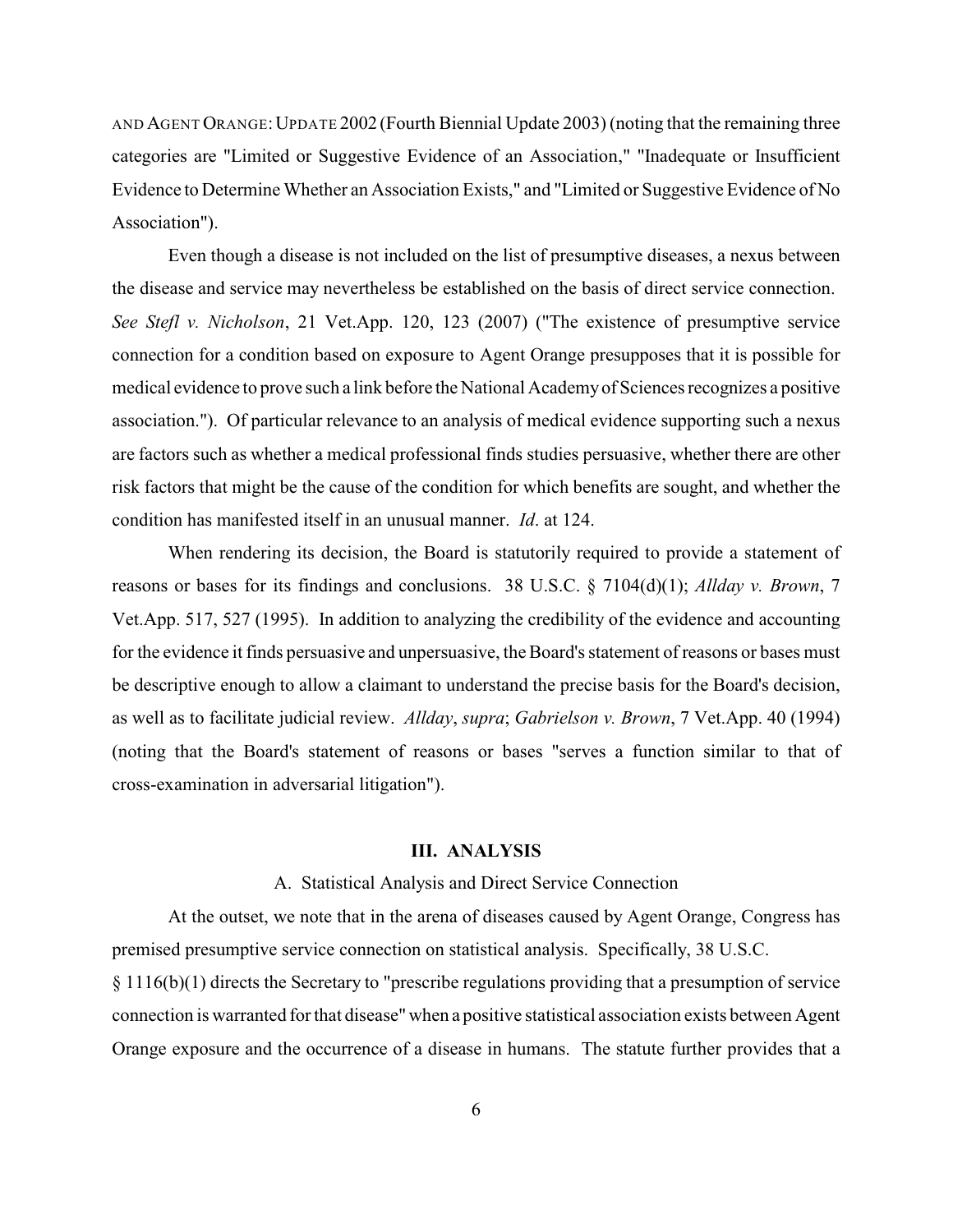positive association exists when "the credible evidence for the association is equal to or outweighs the credible evidence against the association" and that in making this determination the Secretary is to take into account reports from the National Academy of Sciences under section 3 of the Agent Orange Act of 1991 as well as all other available sound medical and scientific information. 38 U.S.C. § 1116(b)(3). To carry out this directive, the National Academy of Sciences convened an IOM committee to answer, inter alia, "whether a statistical association with herbicide exposure exists [with respect to a particular disease ]." Agent Orange Act of 1991, Pub. L. No. 102-4, 105 Stat. 11  $\S$  3(d)(1)(A) (codified as amended at 38 U.S.C.  $\S$  1116).

To require the Secretary to grant service connection for disabilities based on the opinion of individual doctors that there is a statistical correlation between Agent Orange exposure and a disease not otherwise on the Secretary's list of diseases presumptively caused by Agent Orange would circumvent the congressional mandate that the Secretary designate a disease as presumptively caused by Agent Orange when "the credible evidence for the association is equal to or outweighs the credible evidence against the association." *See Transamerica Mortgage Advisors, Inc. v. Lewis*, 444 U.S. 11, 19-20 (1979) (determining that where a statute specifies particular remedies, courts must be wary of expanding available remedies beyond those explicitly provided by Congress). It would also permit the opinions of individual doctors to trump the collective view of experts on this issue. *See Nehmer v. U.S. Veterans' Admin.*, 712 F.Supp. 1404, 1412 (9th Cir. 1989) ("a group of experts' decisions regarding which scientific studies are the most pertinent to understanding the health effects of Agent Orange exposure is perhaps the epitome of a scientific determination which this court is ill-equipped to review"); *Reynolds Metals Co. v. EPA*, 760 F.2d 549, 560 (4th Cir.1985) (noting that a court does not "sit as a scientific body minutely comparing competing research methods and results").

This is not to say that statistical analysis cannot be a factor to consider when assessing whether the totality of the evidence is sufficient to establish direct service connection, even when the statistical analysis alone would be insufficient to warrant adding a disease to the section 1116(a) list of diseases for presumptive service connection. *Stefl*, *supra*. However, it cannot be the sole basis for such a determination. Moreover, a medical professional's opinion cannot be rejected simply because the opinion is based in part on statistical analysis. Rather, it is the total analysis provided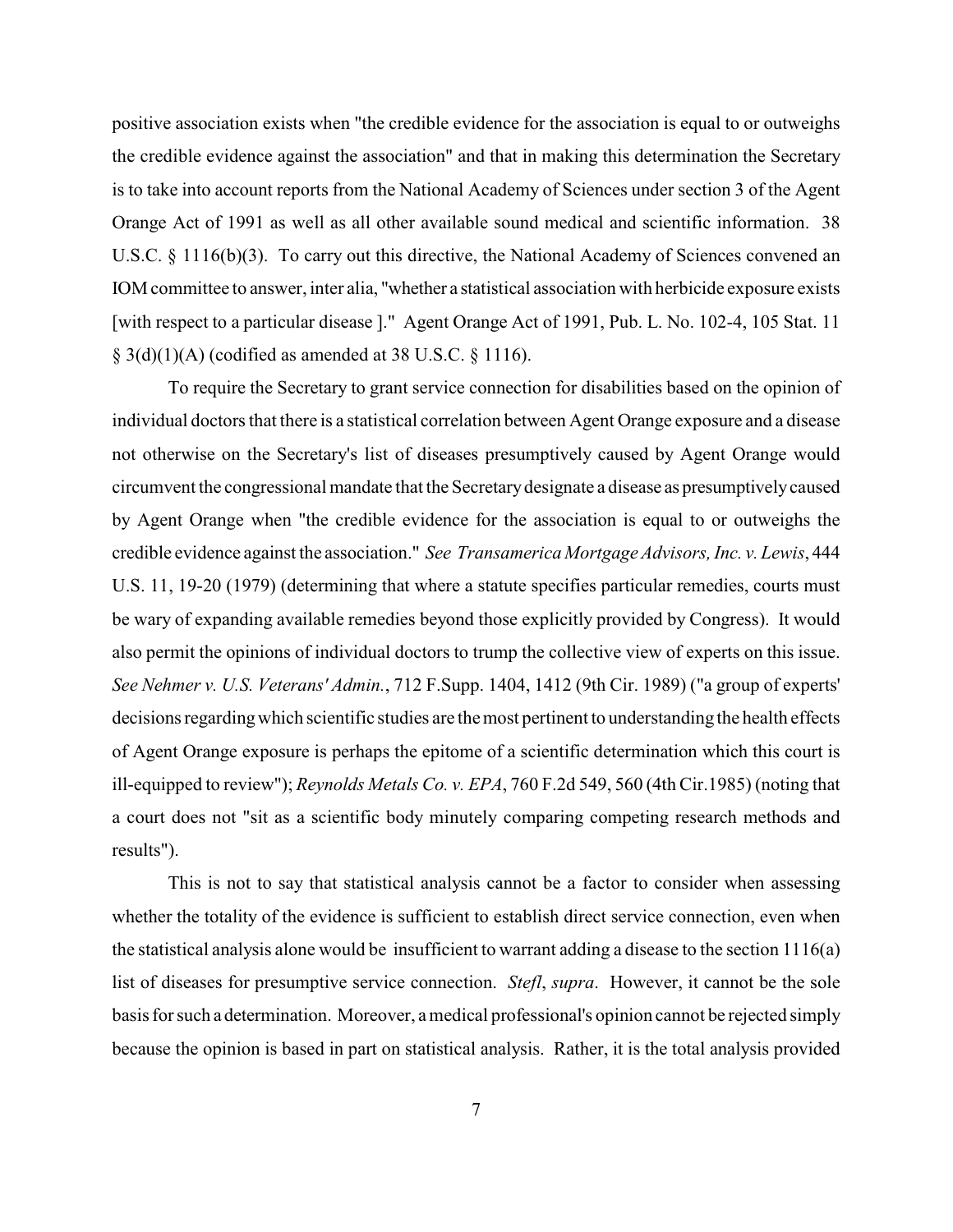by the medical professional that must be weighed and considered by the Board. *Id*; *see also Allday*, *supra*.

# B. Reasons or Bases for the Medical Opinions of Dr. Dixon, Dr. Montemarano, Dr. Bash, and the AFIP

# *1. Opinion of Dr. Dixon*

Although the Board did not explicitly state why it gave greater weight to the AFIP report than to Dr. Dixon's report, the Board noted that Dr. Dixon opined only that Mr. Polovick's brain tumor "may well be" connected to his exposure to Agent Orange and further caveated that he was not an expert on causation. Thus, the opinion was speculative and cannot support a finding of direct or presumptive service connection. *See McLendon v. Nicholson*, 20 Vet.App. 79, 85 (stating that a speculative medical opinion as to causation cannot establish a medical nexus to service); *Bloom v. West*, 12 Vet.App. 185, 187 (1999) (use of the term "could," without other rationale or supporting data, is too speculative to support award of benefits); *Tirpak v. Derwinski*, 2 Vet.App. 609, 611 (1992) (holding that medical opinions are speculative and of little or no probative value when a physician makes equivocal findings such as "the veteran's death mayor may not have been averted"); 38 C.F.R. § 3.102 (2008) (Board may not award benefits when the award would be based upon pure speculation). Under such circumstances, the Board's overall statement permits appellate review as well as an understanding of its weighing of the evidence, and remand for further clarification is not warranted. *See Allday, supra; Soyini v. Derwinski*, 1 Vet.App. 540, 546 (1991) (remand is unnecessary when it "would result in this Court's unnecessarily imposing additional burdens on the [Board and the Secretary] with no benefit flowing to the veteran").

### *2. Opinion of Dr. Montemarano*

The record supports Mrs. Polovick's argument that the Board provided an inadequate statement of reasons or bases for discounting Dr. Montemarano's opinion. The Board stated that it afforded less weight to Dr. Montemarano's opinion because it did not comport with the conclusions reached by the IOM in the 2004 Agent Orange Update. R. at 15. However, the IOM reports are based on general statistics and used for purposes of determining whether there is sufficient nexus between a disease and Agent Orange to warrant placing the disease on the list of presumptive diseases under section 1116(a). In contrast, Dr. Montemarano's opinion was based not only on her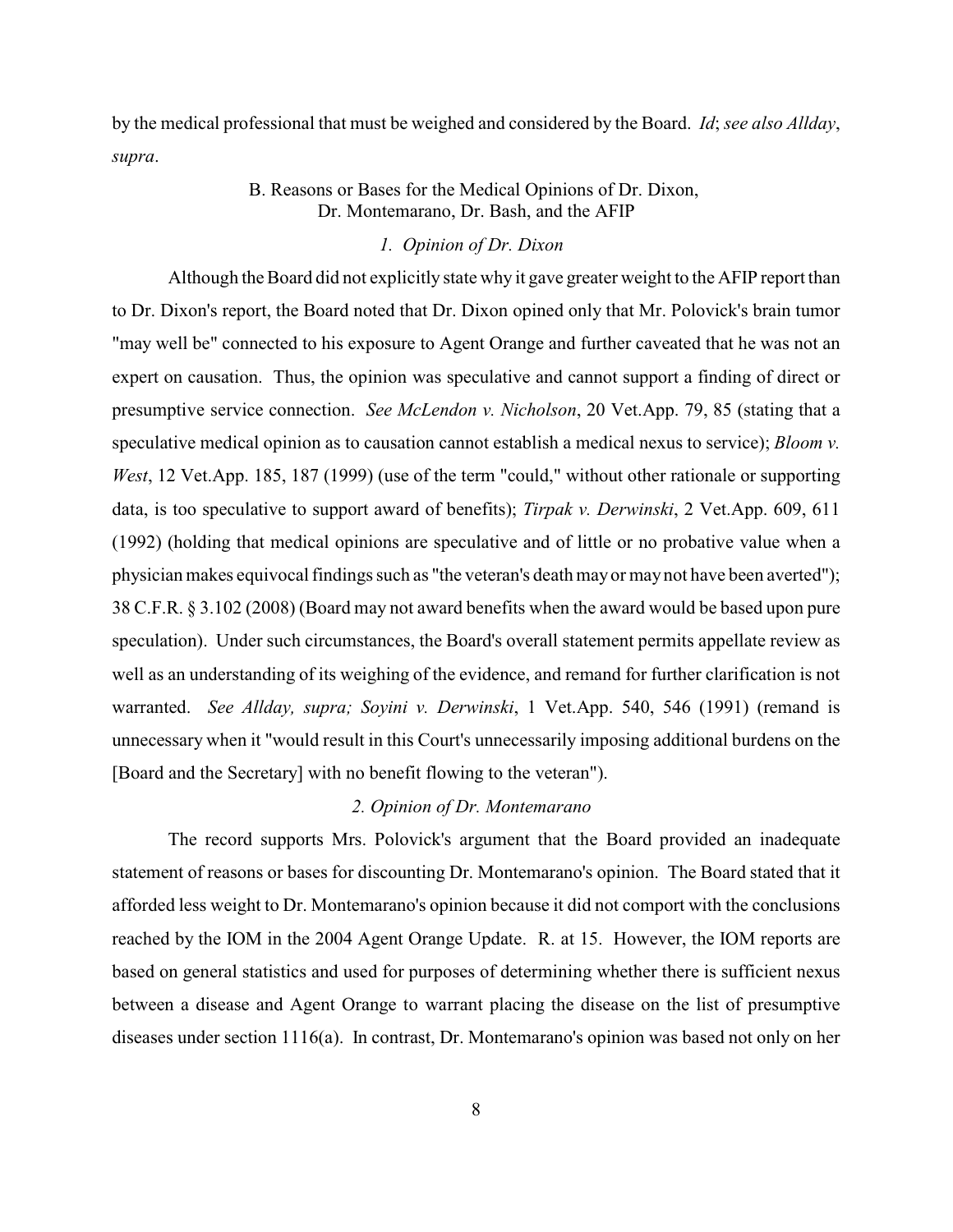own review of those statistics, but on her added opinion, as noted above, that the interval of time between Mr. Polovick's exposure to Agent Orange and the onset of his tumor was consistent with the period of time expected for brain tumor induction and growth, that toxins such as Agent Orange cause the genetic transformations that lead to tumors, and that Agent Orange was the only risk factor for brain tumor development to which Mr. Polovick had been exposed during his lifetime. Accordingly, the Board's statement of reasons or bases for rejecting Montemarano's opinion with regard to direct service connection – solely because it was not consistent with the data assembled in the IOM's 2004 Agent Orange Update for presumptive diseases – is inadequate. *Stefl* and *Allday*, both *supra*.

## *3. Opinion of Dr. Bash*

The record also supports Mrs. Polovick's assertion that the Board provided an inadequate statement of reasons or bases for its determination that Dr. Bash's medical opinion should be accorded less weight than the AFIP opinion. The Board discounted Dr. Bash's opinion because it conflicted with the IOM findings, as published in the Agent Orange Updates, and because he did not provide copies of his work product. As with Dr. Montemarano's opinion, to the extent the Board assigned less weight to Dr. Bash's opinion on direct service connection because it did not comport with the conclusions reached by the Agent Orange Updates for presumptive service connection, the Board's decision is inadequate. *See Allday* and *Gabrielson*, both *supra*.

## *4. AFIP Report*

The Board's statement of reasons or bases for its reliance on the AFIP report also is inadequate. Succinctly stated, the AFIP physicians' opinion that Mr. Polovick's brain tumor was not directly related to service is based solely on the fact that this disease is listed in the "Limited Evidence of No Association" category in the 2002 Agent Orange Update. However, the Agent Orange Updates use only a general statistical analysis to determine whether a disease should be service connected on a presumptive basis. *See* Introduction to 2002 Agent Orange Update (stating that the conclusions reached in the Update "are related to associations between exposure to chemicals and health outcomes in human populations, not to the likelihood that any individual's health problem is associated with or caused by the herbicides in question"). Moreover, the report provides no discussion of whether Mr. Polovick himself experienced any risk factors for the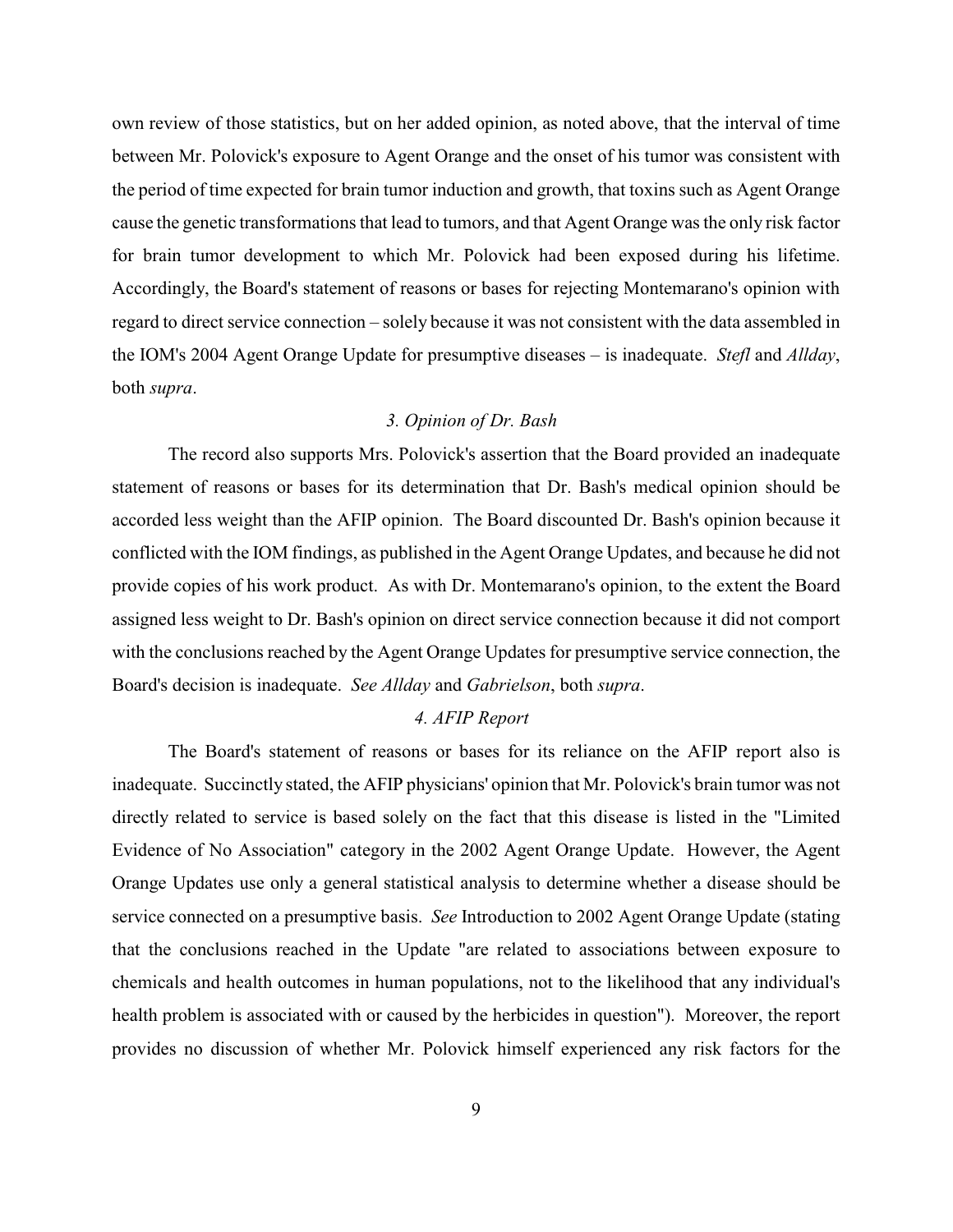development of glioma, whether the time lag between exposure to Agent Orange and development of his brain tumor was consistent with the amount of time generally noted for tumor development, or why the AFIP physicians found the conclusions reached by Agent Orange Updates to be persuasive. R. at 596-97; *Stefl*[, 21 V](http://web2.westlaw.com/find/default.wl?tf=-1&rs=WLW8.01&fn=_top&sv=Split&tc=-1&findtype=L&docname=38USCAS7112&db=1000546&vr=2.0&rp=%2ffind%2fdefault.wl&mt=FederalGovernment)et.App. at 124 (providing examples of points that may be discussed in a direct service connection examination report).

To permit the denial of service connection for a disease on the basis that it is not likely there is any nexus to service solely because the statistical analysis does not support presumptive service connection, would, in effect, permit the denial of direct service connection simply because there is no presumptive service connection. This is contrary to the recognition in *Stefl* that "[t]he existence of presumptive service connection for a condition based on exposure to Agent Orange presupposes that it is possible for medical evidence to prove such a link before the National Academy of Sciences recognizes a positive association." *Stefl*, 21 Vet.App. at 124 . Having sought a medical opinion, the Secretary is required to provide an adequate one, or otherwise explain why one is not necessary. *Daves v. Nicholson*, 21 Vet.App. 46 (2007).

C. Interpretation and Application of Section 5107(b)

Mrs. Polovick also argues that the Board misinterpreted and misapplied 38 U.S.C. § 5107(b)'s benefit of the doubt principle. However, her argument is rendered moot by the Court's determination that remand is warranted for the Board to provide adequate reasons or bases for its assessment ofthe evidentiary value of Dr. Montemarano's opinion, Dr. Bash's opinion, and the AFIP report. *See Dunn v. West*, 11 Vet.App. 462, 467 (1998) (remand of appellant's claim under one theory moots the remaining theories advanced on appeal); *see also Fletcher v. Derwinski*, 1 Vet.App. 394, 397 (1991) ("A remand is meant to entail a critical examination of the justification for the decision.")

#### D. Remand

On remand, Mrs. Polovick may present, and the Board must consider, any additional evidence and argument in support of the matters remanded. *See Kay v. Principi*[,16 Vet.App. 529,](http://web2.westlaw.com/find/default.wl?tf=-1&rs=WLW8.01&referencepositiontype=S&serialnum=2002788960&fn=_top&sv=Split&tc=-1&findtype=Y&referenceposition=534&db=463&vr=2.0&rp=%2ffind%2fdefault.wl&mt=FederalGovernment) [534 \(2002\)](http://web2.westlaw.com/find/default.wl?tf=-1&rs=WLW8.01&referencepositiontype=S&serialnum=2002788960&fn=_top&sv=Split&tc=-1&findtype=Y&referenceposition=534&db=463&vr=2.0&rp=%2ffind%2fdefault.wl&mt=FederalGovernment). These matters are to be provided expeditious treatment on remand. *See* [38 U.S.C.](http://web2.westlaw.com/find/default.wl?tf=-1&rs=WLW8.01&fn=_top&sv=Split&tc=-1&findtype=L&docname=38USCAS7112&db=1000546&vr=2.0&rp=%2ffind%2fdefault.wl&mt=FederalGovernment)  [§ 7112](http://web2.westlaw.com/find/default.wl?tf=-1&rs=WLW8.01&fn=_top&sv=Split&tc=-1&findtype=L&docname=38USCAS7112&db=1000546&vr=2.0&rp=%2ffind%2fdefault.wl&mt=FederalGovernment).